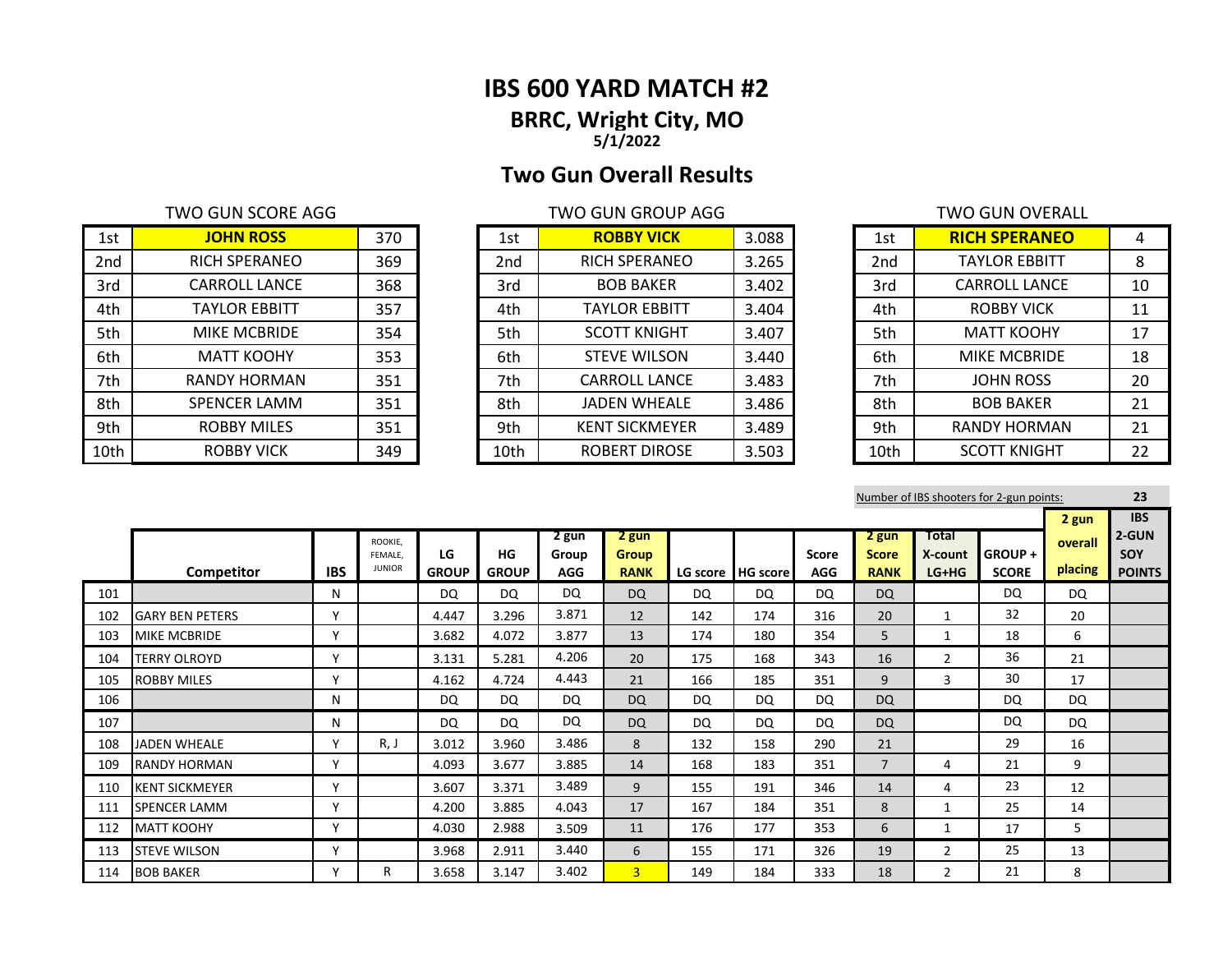|     |                      |            |                          |                    |                    |                     |                             |           |                 |                            |                             |                    |                        | 2 gun          | <b>IBS</b>           |
|-----|----------------------|------------|--------------------------|--------------------|--------------------|---------------------|-----------------------------|-----------|-----------------|----------------------------|-----------------------------|--------------------|------------------------|----------------|----------------------|
|     |                      |            | ROOKIE,                  |                    |                    | 2 gun               | 2 gun                       |           |                 |                            | 2 gun                       | Total              |                        | overall        | 2-GUN                |
|     | Competitor           | <b>IBS</b> | FEMALE.<br><b>JUNIOR</b> | LG<br><b>GROUP</b> | HG<br><b>GROUP</b> | Group<br><b>AGG</b> | <b>Group</b><br><b>RANK</b> | LG score  | <b>HG</b> score | <b>Score</b><br><b>AGG</b> | <b>Score</b><br><b>RANK</b> | X-count<br>$LG+HG$ | GROUP+<br><b>SCORE</b> | placing        | SOY<br><b>POINTS</b> |
| 115 |                      | N          |                          | DQ.                | <b>DQ</b>          | DQ                  | <b>DQ</b>                   | DQ        | DQ              | DQ                         | DQ                          |                    | <b>DQ</b>              | DQ             |                      |
|     |                      |            |                          |                    |                    |                     |                             |           |                 |                            |                             |                    |                        |                |                      |
| 116 |                      | N<br>Y     |                          | DQ                 | <b>DQ</b>          | DQ                  | <b>DQ</b>                   | DQ        | DQ              | DQ                         | <b>DQ</b>                   |                    | <b>DQ</b>              | DQ             |                      |
| 117 | <b>BART SAUTER</b>   |            |                          | <b>DQ</b>          | 3.126              | <b>DQ</b>           | <b>DQ</b>                   | <b>DQ</b> | 171             | <b>DQ</b>                  | <b>DQ</b>                   | $\overline{2}$     | <b>DQ</b>              | <b>DQ</b>      |                      |
| 118 | <b>JOHN ROSS</b>     | Y          |                          | 5.152              | 3.230              | 4.191               | 19                          | 183       | 187             | 370                        | 1                           | 3                  | 20                     | $\overline{7}$ |                      |
| 201 | <b>DEAN WESTON</b>   | Y          |                          | 4.153              | <b>DQ</b>          | DQ                  | <b>DQ</b>                   | 178       | DQ              | DQ                         | <b>DQ</b>                   | 1                  | <b>DQ</b>              | DQ             |                      |
| 202 |                      | N          |                          | <b>DQ</b>          | <b>DQ</b>          | DQ                  | <b>DQ</b>                   | <b>DQ</b> | DQ              | <b>DQ</b>                  | <b>DQ</b>                   |                    | <b>DQ</b>              | <b>DQ</b>      |                      |
| 203 | <b>ROBERT DIROSE</b> | Y          |                          | 3.624              | 3.383              | 3.503               | 10                          | 167       | 180             | 347                        | 12                          | 3                  | 22                     | 11             |                      |
| 204 | <b>TAYLOR EBBITT</b> | Υ          | R                        | 3.532              | 3.277              | 3.404               | 4                           | 177       | 180             | 357                        | 4                           | 3                  | 8                      | 2 <sup>1</sup> | 3                    |
| 205 | <b>ROBBY VICK</b>    | Y          |                          | 3.068              | 3.108              | 3.088               | $\overline{1}$              | 168       | 181             | 349                        | 10                          | 3                  | 11                     | 4              | $\mathbf{1}$         |
| 206 | <b>CARROLL LANCE</b> | Υ          |                          | 3.204              | 3.762              | 3.483               | $\overline{7}$              | 186       | 182             | 368                        | $\overline{3}$              | 5                  | 10                     | $\overline{3}$ | $\overline{2}$       |
| 207 | <b>RICH SPERANEO</b> | Υ          |                          | 3.191              | 3.339              | 3.265               | 2 <sup>2</sup>              | 184       | 185             | 369                        | 2 <sup>1</sup>              | 5                  | 4                      | $\mathbf{1}$   | $\overline{4}$       |
| 208 | <b>SCOTT KNIGHT</b>  | Υ          |                          | 3.547              | 3.267              | 3.407               | 5                           | 168       | 168             | 336                        | 17                          | 3                  | 22                     | 10             |                      |
| 209 |                      | N          |                          | DQ                 | <b>DQ</b>          | <b>DQ</b>           | <b>DQ</b>                   | <b>DQ</b> | <b>DQ</b>       | <b>DQ</b>                  | <b>DQ</b>                   |                    | <b>DQ</b>              | <b>DQ</b>      |                      |
| 210 |                      | N          |                          | DQ                 | <b>DQ</b>          | <b>DQ</b>           | <b>DQ</b>                   | <b>DQ</b> | <b>DQ</b>       | <b>DQ</b>                  | <b>DQ</b>                   |                    | <b>DQ</b>              | DQ             |                      |
| 211 |                      | N          |                          | DQ                 | DQ.                | DQ                  | <b>DQ</b>                   | DQ        | DQ              | DQ                         | <b>DQ</b>                   |                    | <b>DQ</b>              | DQ             |                      |
| 212 |                      | N          |                          | <b>DQ</b>          | DQ                 | <b>DQ</b>           | <b>DQ</b>                   | DQ        | DQ              | DQ                         | <b>DQ</b>                   |                    | <b>DQ</b>              | DQ             |                      |
| 213 |                      | N          |                          | <b>DQ</b>          | <b>DQ</b>          | <b>DQ</b>           | <b>DQ</b>                   | <b>DQ</b> | DQ              | DQ                         | <b>DQ</b>                   |                    | <b>DQ</b>              | DQ             |                      |
| 214 | <b>BOBBY CAGLE</b>   | Y          |                          | 4.378              | 3.607              | 3.992               | 16                          | 171       | 175             | 346                        | 15                          | $\overline{2}$     | 31                     | 18             |                      |
| 215 | <b>BILL DREWELL</b>  | N          |                          | <b>DQ</b>          | 5.140              | <b>DQ</b>           | <b>DQ</b>                   | <b>DQ</b> | 165             | <b>DQ</b>                  | <b>DQ</b>                   |                    | <b>DQ</b>              | <b>DQ</b>      |                      |
| 216 | <b>TERRY THOLEN</b>  | Y          |                          | 3.480              | 4.363              | 3.921               | 15                          | 176       | 172             | 348                        | 11                          | 3                  | 26                     | 15             |                      |
| 217 | <b>OWEN REID</b>     | Y          | R                        | 3.306              | 4.827              | 4.067               | 18                          | 170       | 177             | 347                        | 13                          | 3                  | 31                     | 19             |                      |
| 218 |                      | N          |                          | <b>DQ</b>          | DQ                 | DQ                  | <b>DQ</b>                   | <b>DQ</b> | DQ              | DQ                         | <b>DQ</b>                   |                    | <b>DQ</b>              | DQ             |                      |
| 301 |                      | N          |                          | DQ                 | <b>DQ</b>          | DQ                  | <b>DQ</b>                   | <b>DQ</b> | DQ              | <b>DQ</b>                  | <b>DQ</b>                   |                    | <b>DQ</b>              | <b>DQ</b>      |                      |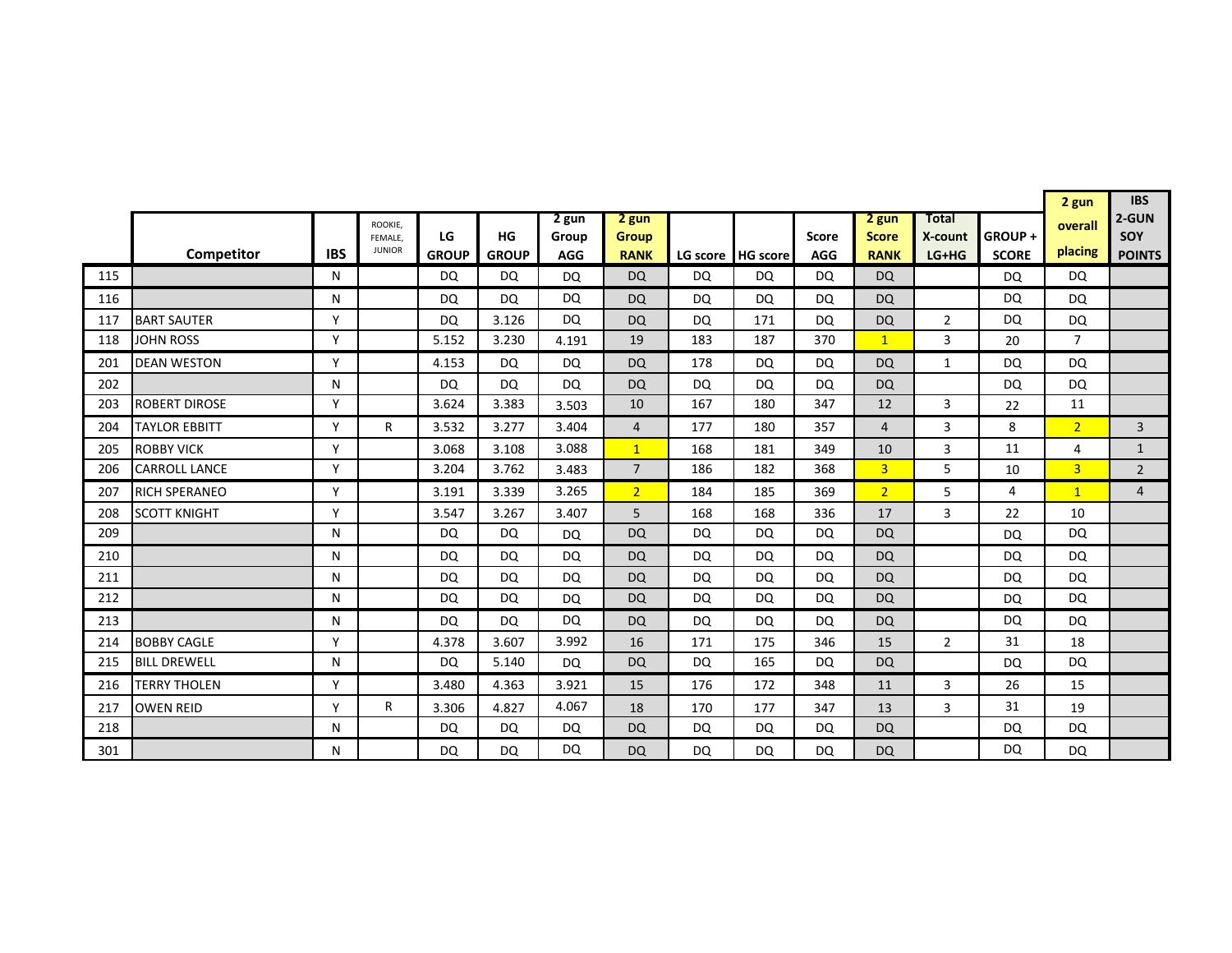### **IBS 600 YARD MATCH #2**

# **BRRC, Wright City, MO**

**5/1/2022**

# **LIGHT GUN RESULTS**

|                 | <b>LIGHT GUN SCORE AGG</b> |     |
|-----------------|----------------------------|-----|
| 1ST             | <b>CARROLL LANCE</b>       | 186 |
| 2 <sub>ND</sub> | <b>RICH SPERANEO</b>       | 184 |
| 3RD             | <b>JOHN ROSS</b>           | 183 |
| 4TH             | <b>DEAN WESTON</b>         | 178 |
| 5TH             | <b>TAYLOR EBBITT</b>       | 177 |
| 6TH             | <b>TERRY THOLEN</b>        | 176 |
| 7TH             | <b>MATT KOOHY</b>          | 176 |
| 8TH             | <b>TERRY OLROYD</b>        | 175 |
| 9TH             | <b>MIKE MCBRIDE</b>        | 174 |
|                 | <b>BOBBY CAGLE</b>         | 171 |

|     | LIGHT GUN SINGLE TARGET HIGHEST SCORE |    |       |  |
|-----|---------------------------------------|----|-------|--|
| 1ST | <b>OWEN REID</b>                      | 50 | 1.234 |  |
| 2ND | <b>DEAN WESTON</b>                    | 49 | 2.325 |  |
| 3RD | RANDY HORMAN                          | 49 | 3.476 |  |

|      | <b>LIGHT GUN SCORE AGG</b> |     | <b>LIGHT GUN GROUP AGG</b> |                 |                       |       |  |      | <b>LIGHT GUN OV</b>  |
|------|----------------------------|-----|----------------------------|-----------------|-----------------------|-------|--|------|----------------------|
| 1ST  | <b>CARROLL LANCE</b>       | 186 |                            | 1ST             | <b>JADEN WHEALE</b>   | 3.012 |  | 1ST  | <b>RICH SPERANED</b> |
| 2ND  | <b>RICH SPERANEO</b>       | 184 |                            | 2 <sub>nd</sub> | <b>ROBBY VICK</b>     | 3.068 |  | 2ND  | <b>CARROLL LANCI</b> |
| 3RD  | <b>JOHN ROSS</b>           | 183 |                            | 3rd             | TERRY OLROYD          | 3.131 |  | 3RD  | <b>TERRY OLROYD</b>  |
| 4TH  | <b>DEAN WESTON</b>         | 178 |                            | 4th             | <b>RICH SPERANEO</b>  | 3.191 |  | 4TH  | <b>TERRY THOLEN</b>  |
| 5TH  | <b>TAYLOR EBBITT</b>       | 177 |                            | 5th             | CARROLL LANCE         | 3.204 |  | 5TH  | <b>TAYLOR EBBITT</b> |
| 6TH  | <b>TERRY THOLEN</b>        | 176 |                            | 6th             | <b>OWEN REID</b>      | 3.306 |  | 6TH  | <b>ROBBY VICK</b>    |
| 7TH  | <b>MATT KOOHY</b>          | 176 |                            | 7th             | TERRY THOLEN          | 3.480 |  | 7TH  | <b>OWEN REID</b>     |
| 8TH  | <b>TERRY OLROYD</b>        | 175 |                            | 8th             | <b>TAYLOR EBBITT</b>  | 3.532 |  | 8TH  | <b>DEAN WESTON</b>   |
| 9TH  | MIKE MCBRIDE               | 174 |                            | 9th             | <b>SCOTT KNIGHT</b>   | 3.547 |  | 9TH  | <b>SCOTT KNIGHT</b>  |
| 10TH | <b>BOBBY CAGLE</b>         | 171 |                            | 10th            | <b>KENT SICKMEYER</b> | 3.607 |  | 10TH | <b>MIKE MCBRIDE</b>  |

|                     |    |       | $\lambda$                             |                                           |                        |                                              |      | 12th | <b>JADEN WHEALE</b>        |    |
|---------------------|----|-------|---------------------------------------|-------------------------------------------|------------------------|----------------------------------------------|------|------|----------------------------|----|
| <b>OWEN REID</b>    | 50 | 1.234 |                                       | OWEN REID                                 | 13th                   | JOHN ROSS                                    |      |      |                            |    |
| <b>DEAN WESTON</b>  | 49 | 2.325 |                                       | <b>ROBBY VICK</b><br>575<br>4⊥<br>ر ر.ر د |                        |                                              |      |      |                            |    |
| <b>RANDY HORMAN</b> | 49 | 3.476 |                                       | 30<br>1.695<br><b>JADEN WHEALE</b><br>3rd |                        |                                              |      |      | Number of LG IBS shooters: | 23 |
|                     |    |       | LIGHT GUN SINGLE TARGET HIGHEST SCORE |                                           | 1ST<br>2 <sub>nd</sub> | LIGHT GUN SINGLE TARGET SMALLEST GROUP<br>50 | .234 |      |                            |    |

|      | <b>LIGHT GUN OVERALL</b> |    |
|------|--------------------------|----|
| 1ST  | <b>RICH SPERANEO</b>     | 6  |
| 2ND  | <b>CARROLL LANCE</b>     | 6  |
| 3RD  | <b>TERRY OLROYD</b>      | 11 |
| 4TH  | <b>TERRY THOLEN</b>      | 13 |
| 5TH  | <b>TAYLOR EBBITT</b>     | 13 |
| 6TH  | ROBBY VICK               | 14 |
| 7TH  | <b>OWEN REID</b>         | 17 |
| 8TH  | <b>DEAN WESTON</b>       | 21 |
| 9TH  | <b>SCOTT KNIGHT</b>      | 22 |
| 10TH | MIKE MCBRIDE             | 22 |
| 11th | <b>MATT KOOHY</b>        | 22 |
| 12th | <b>JADEN WHEALE</b>      | 23 |
| 13th | <b>JOHN ROSS</b>         | 25 |

|    |                        |              | RELAY-       | ROOKIE,<br>FEMALE, |       | <b>LG TARGET 1</b>        |           |           | <b>LG TARGET 2</b> |           |       |                | <b>LG TARGET 3</b> |           |              | <b>LG TARGET 4</b> | <b>SCORE</b> | <b>SCORE</b>   | X                              | <b>GROUP</b> | <b>GROUP</b>   | <b>(GROUP</b> | <b>OVERALL</b> |                | <b>SOY Points</b> |   |                           |
|----|------------------------|--------------|--------------|--------------------|-------|---------------------------|-----------|-----------|--------------------|-----------|-------|----------------|--------------------|-----------|--------------|--------------------|--------------|----------------|--------------------------------|--------------|----------------|---------------|----------------|----------------|-------------------|---|---------------------------|
|    | Competitor             | <b>IBS</b>   | <b>BENCH</b> | <b>JUNIOR</b>      | Score | $\boldsymbol{\mathsf{x}}$ | Group     | Score     | $\mathsf{X}$       | Group     | Score | X              | Group Score        |           | $\mathsf{X}$ | Group              | AGG          | <b>RANK</b>    | $\overline{\phantom{a}}$ TOTAL | AGG          | <b>RANK</b>    | + SCORE)      | <b>PLACE</b>   |                |                   |   | Score Group Overall Total |
| 1  |                        | N            | 101          |                    |       |                           |           |           |                    |           |       |                |                    |           |              |                    | <b>DQ</b>    | DQ             |                                | DQ           | <b>DQ</b>      | <b>DQ</b>     | DQ             |                |                   |   |                           |
| 2  | <b>GARY BEN PETERS</b> | Υ            | 102          |                    | 29    |                           | 4.432     | 35        |                    | 5.625     | 36    |                | 4.776              | 42        |              | 2.954              | 142          | 21             |                                | 4.447        | 21             | 42            | 22             |                |                   |   |                           |
| 3  | <b>MIKE MCBRIDE</b>    | Y            | 103          |                    | 40    |                           | 3.178     | 41        |                    | 5.215     | 47    |                | 3.725              | 46        |              | 2.608              | 174          | 9              |                                | 3.682        | 13             | 22            | 10             |                |                   |   |                           |
|    | <b>TERRY OLROYD</b>    | Y            | 104          |                    | 44    |                           | 3.346     | 37        |                    | 4.942     | 48    |                | 2.036              | 46        |              | 2.198              | 175          | 8              |                                | 3.131        | $\overline{3}$ | 11            | 3 <sup>1</sup> |                | $\overline{2}$    | 2 | 4                         |
| 5. | <b>ROBBY MILES</b>     | Y            | 105          |                    | 36    |                           | 3.496     | 39        |                    | 4.763     | 46    |                | 5.234              | 45        |              | 3.153              | 166          | 17             |                                | 4.162        | 18             | 35            | 20             |                |                   |   |                           |
| 6  |                        | N            | 106          |                    |       |                           |           |           |                    |           |       |                |                    |           |              |                    | <b>DQ</b>    | DQ             |                                | <b>DQ</b>    | <b>DQ</b>      | <b>DQ</b>     | DQ             |                |                   |   |                           |
|    |                        |              | 107          |                    |       |                           |           |           |                    |           |       |                |                    |           |              |                    | <b>DQ</b>    | DQ             |                                | <b>DQ</b>    | DQ             | <b>DQ</b>     | <b>DQ</b>      |                |                   |   |                           |
| 8  | JADEN WHEALE           |              | 108          | R, J               | 28    |                           | 3.719     | 38        |                    | 2.615     | 36    |                | 4.019              | 30        |              | 1.695              | 132          | 22             |                                | 3.012        |                | 23            | 12             |                | 4                 |   | 4                         |
| 9  | <b>RANDY HORMAN</b>    |              | 109          |                    | 26    |                           | 5.798     | 45        |                    | 4.005     | 48    |                | 3.094              | 49        |              | 3.476              | 168          | 14             | 2                              | 4.093        | 16             | 30            | 16             |                |                   |   |                           |
| 10 | <b>KENT SICKMEYER</b>  | Υ            | 110          |                    | 28    |                           | 4.871     | 48        |                    | 3.824     | 42    |                | 2.714              | 37        |              | 3.020              | 155          | 18             |                                | 3.607        | 10             | 28            | 15             |                |                   |   |                           |
| 11 | <b>SPENCER LAMM</b>    |              | 111          |                    | 36    |                           | 3.251     | 40        |                    | 4.122     | 45    |                | 5.406              | 46        |              | 4.021              | 167          | 16             |                                | 4.200        | 19             | 35            | 21             |                |                   |   |                           |
| 12 | <b>MATT KOOHY</b>      |              | 112          |                    | 47    |                           | 5.725     | 39        |                    | 3.501     | 45    |                | 4.059              | 45        |              | 2.835              | 176          |                |                                | 4.030        | 15             | 22            | 11             |                |                   |   |                           |
| 13 | <b>STEVE WILSON</b>    | Y            | 113          |                    | 24    |                           | 4.222     | 44        |                    | 2.976     | 44    |                | 5.044              | 43        |              | 3.630              | 155          | 19             |                                | 3.968        | 14             | 33            | 19             |                |                   |   |                           |
| 14 | <b>BOB BAKER</b>       |              | 114          |                    | 29    |                           | 2.975     | 28        |                    | 4.575     | 48    |                | 3.114              | 44        |              | 3.967              | 149          | 20             |                                | 3.658        | 12             | 32            | 18             |                |                   |   |                           |
| 15 |                        | N            | 115          |                    |       |                           |           |           |                    |           |       |                |                    |           |              |                    | <b>DQ</b>    | <b>DQ</b>      |                                | <b>DQ</b>    | DQ             | <b>DQ</b>     | <b>DQ</b>      |                |                   |   |                           |
| 16 |                        | N            | 116          |                    |       |                           |           |           |                    |           |       |                |                    |           |              |                    | <b>DQ</b>    | DQ             |                                | <b>DQ</b>    | DQ             | <b>DQ</b>     | <b>DQ</b>      |                |                   |   |                           |
| 17 | <b>BART SAUTER</b>     | $\checkmark$ | 117          |                    | DQ    |                           | <b>DQ</b> | <b>DQ</b> |                    | <b>DQ</b> | DQ    |                | <b>DQ</b>          | <b>DQ</b> |              | <b>DQ</b>          | <b>DQ</b>    | <b>DQ</b>      |                                | DQ           | <b>DQ</b>      | <b>DQ</b>     | <b>DQ</b>      |                |                   |   |                           |
| 18 | <b>JOHN ROSS</b>       | $\mathsf{v}$ | 118          |                    | 44    |                           | 5.258     | 47        |                    | 5.599     | 47    |                | 4.278              | 45        |              | 5.472              | 183          | $\overline{3}$ |                                | 5.152        | 22             | 25            | 13             | $\overline{2}$ |                   |   | 2                         |
| 19 | <b>DEAN WESTON</b>     | $\mathsf{v}$ | 201          |                    | 44    |                           | 2.385     | 41        |                    | 6.817     | 44    |                | 5.083              | 49        |              | 2.325              | 178          | $\overline{A}$ | 1                              | 4.153        | 17             | 21            | 8              |                |                   |   |                           |
| 20 |                        | N            | 202          |                    |       |                           |           |           |                    |           |       |                |                    |           |              |                    | <b>DQ</b>    | DQ             |                                | DQ           | <b>DQ</b>      | <b>DQ</b>     | DQ             |                |                   |   |                           |
| 21 | <b>ROBERT DIROSE</b>   | Y            | 203          |                    | 39    |                           | 3.346     | 39        |                    | 3.842     | 48    | $\overline{2}$ | 3.479              | 41        |              | 3.827              | 167          | 15             | $\overline{2}$                 | 3.624        | 11             | 26            | 14             |                |                   |   |                           |
| 22 | <b>TAYLOR EBBITT</b>   |              | 204          |                    | 37    |                           | 3.348     | 46        |                    | 3.916     | 48    |                | 4.139              | 46        | $\mathbf{1}$ | 2.723              | 177          | 5              | -1                             | 3.532        | 8              | 13            | 5              |                |                   |   |                           |
| 23 | <b>ROBBY VICK</b>      |              | 205          |                    | 38    |                           | 3.001     | 46        |                    | 3.355     | 43    |                | 4.339              | 41        |              | 1.575              | 168          | 12             |                                | 3.068        |                | 14            | 6              |                | $\overline{3}$    |   | $\overline{3}$            |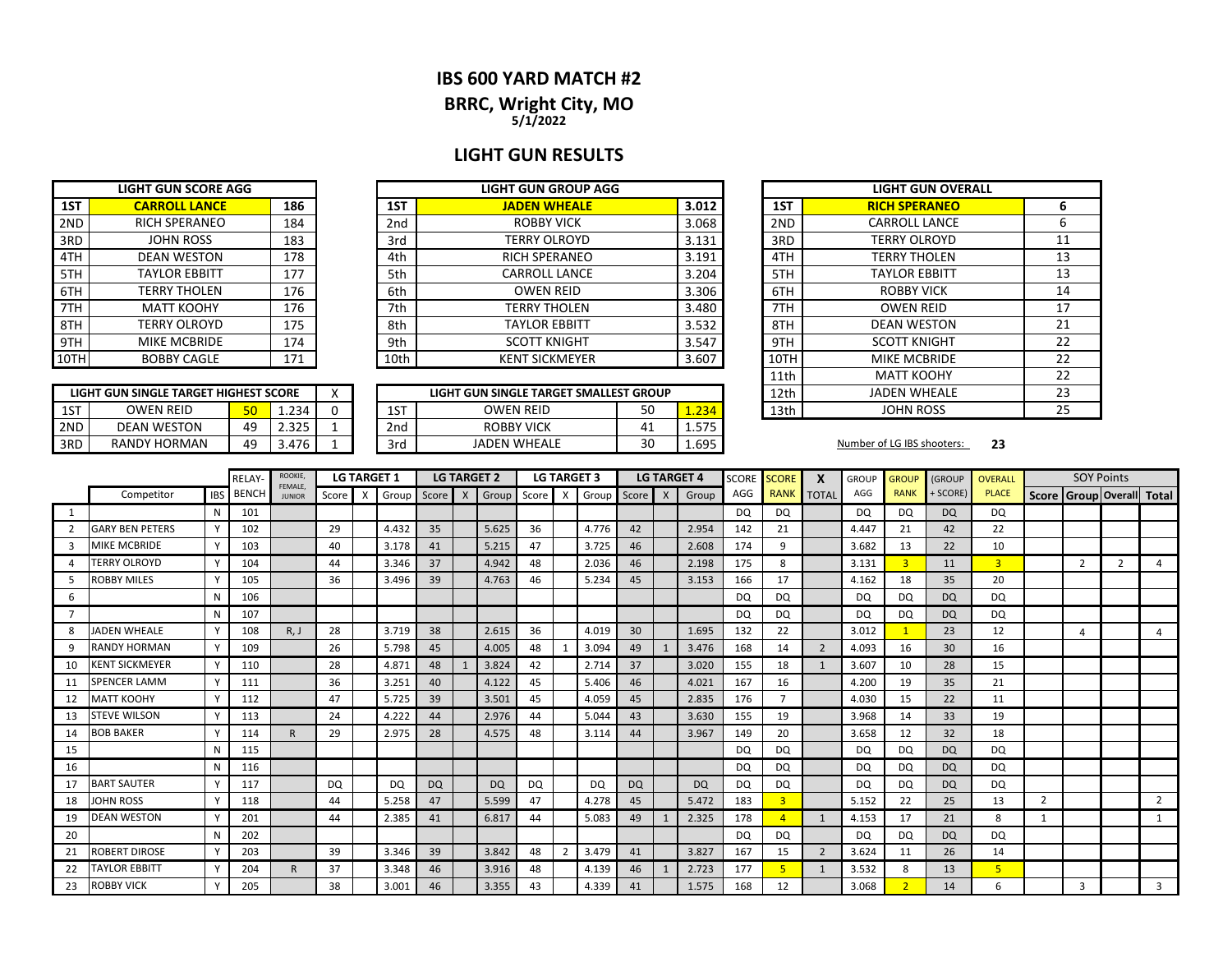|    |                     |              | RELAY-           | ROOKIE,<br>FEMALE, |       | <b>LG TARGET 1</b> |    | <b>LG TARGET 2</b>                        |    | <b>LG TARGET 3</b> |    | <b>LG TARGET 4</b> |     | SCORE SCORE | <b>GROUP</b> | GROUP       | (GROUP          | <b>OVERALL</b> |                           | <b>SOY Points</b> |  |
|----|---------------------|--------------|------------------|--------------------|-------|--------------------|----|-------------------------------------------|----|--------------------|----|--------------------|-----|-------------|--------------|-------------|-----------------|----------------|---------------------------|-------------------|--|
|    | Competitor          |              | <b>IBS BENCH</b> | <b>JUNIOR</b>      | Score |                    |    | Group Score X Group Score X Group Score X |    |                    |    | Group              | AGG | RANK TOTAL  | AGG          | <b>RANK</b> | $+$ SCORE)      | <b>PLACE</b>   | Score Group Overall Total |                   |  |
| 24 | CARROLL LANCE       | $\mathsf{v}$ | 206              |                    | 47    | 1.798              | 45 | 4.202                                     | 47 | 3.643              | 47 | 3.174              | 186 |             | 3.204        |             | 6               |                |                           |                   |  |
| 25 | RICH SPERANEO       | v            | 207              |                    | 47    | 2.139              | 45 | 3.036                                     | 48 | 3.819              | 44 | 3.770              | 184 |             | 3.191        |             | 6               |                |                           |                   |  |
| 26 | <b>SCOTT KNIGHT</b> | $\mathsf{v}$ | 208              |                    | 37    | 3.727              | 48 | 2.235                                     | 44 | 5.564              | 39 | 2.660              | 168 | 13          | 3.547        |             | 22              | Q              |                           |                   |  |
| 27 |                     | N            | 209              |                    |       |                    |    |                                           |    |                    |    |                    | DQ  | DQ          | DQ           | DQ          | DQ              | DQ             |                           |                   |  |
| 28 |                     | N            | 210              |                    |       |                    |    |                                           |    |                    |    |                    | DQ. | DQ          | DQ           | DQ.         | DQ              | DQ             |                           |                   |  |
| 29 |                     | N            | 211              |                    |       |                    |    |                                           |    |                    |    |                    | DQ  | DQ          | DQ           | DQ.         | DQ              | DQ             |                           |                   |  |
| 30 |                     | N            | 212              |                    |       |                    |    |                                           |    |                    |    |                    | DQ  | DQ          | DQ           | DQ          | DQ              | DQ             |                           |                   |  |
| 31 |                     | N            | 213              |                    |       |                    |    |                                           |    |                    |    |                    | DQ  | DQ          | DQ           | DQ          | DQ              | DQ             |                           |                   |  |
| 32 | <b>BOBBY CAGLE</b>  | $\mathbf{v}$ | 214              |                    | 38    | 4.680              | 46 | 2.449                                     | 42 | 6.618              | 45 | 3.764              | 171 | 10          | 4.378        | 20          | 30 <sup>°</sup> | 17             |                           |                   |  |
| 33 |                     | N            | 215              |                    |       |                    |    |                                           |    |                    |    |                    | DQ  | DQ          | DQ           | DQ.         | DQ              | DQ             |                           |                   |  |
| 34 | <b>TERRY THOLEN</b> | v            | 216              |                    | 39    | 3.353              | 48 | 2.266                                     | 41 | 5.084              | 48 | 3.215              | 176 | 6           | 3.480        |             | 13              | $\overline{4}$ |                           |                   |  |
| 35 | OWEN REID           | $\mathbf v$  | 217              |                    | 50    | 1.234              | 41 | 4.136                                     | 43 | 4.319              | 36 | 3.534              | 170 | 11          | 3.306        |             | 17              |                |                           |                   |  |
| 36 |                     | N            | 218              |                    |       |                    |    |                                           |    |                    |    |                    | DQ  | DQ          | DQ           | DQ          | DQ              | DQ             |                           |                   |  |
| 37 |                     | N            | 301              |                    |       |                    |    |                                           |    |                    |    |                    | DQ  | DQ          | DQ           | DQ          | <b>DQ</b>       | DQ.            |                           |                   |  |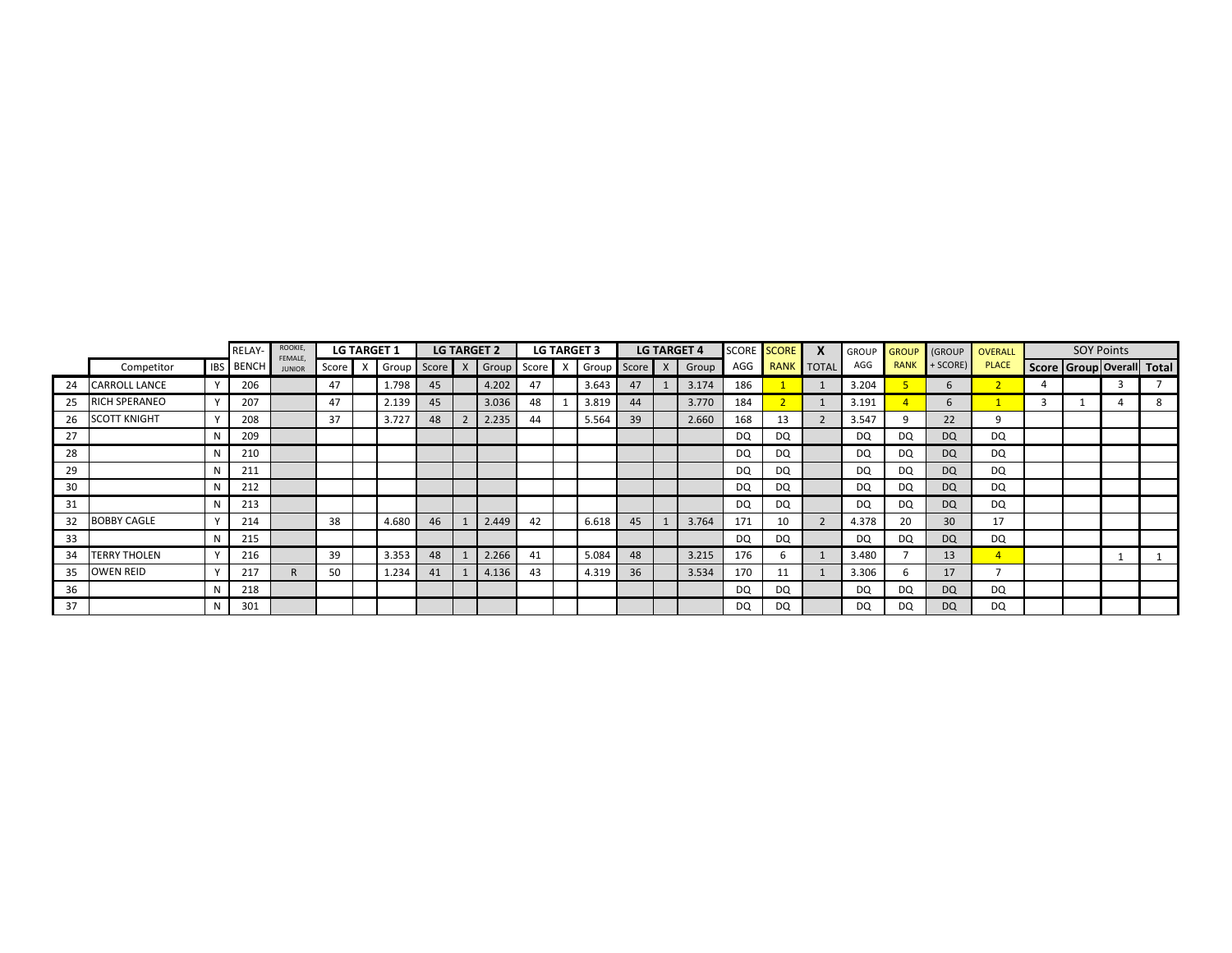### **IBS 600 YARD MATCH #2**

**BRRC, Wright City, MO 5/1/2022**

### **HEAVY GUN RESULTS**

|       | <b>HEAVY GUN GROUP AGG</b> |                 |     | <b>HEAVY GUN SCORE AGG</b> |      |
|-------|----------------------------|-----------------|-----|----------------------------|------|
| 2.911 | <b>STEVE WILSON</b>        | 1ST             | 191 | <b>KENT SICKMEYER</b>      | 1ST  |
| 2.988 | <b>MATT KOOHY</b>          | 2 <sub>nd</sub> | 187 | JOHN ROSS                  | 2ND  |
| 3.108 | <b>ROBBY VICK</b>          | 3rd             | 185 | <b>RICH SPERANEO</b>       | 3RD  |
| 3.126 | <b>BART SAUTER</b>         | 4th             | 185 | <b>ROBBY MILES</b>         | 4TH  |
| 3.147 | <b>BOB BAKER</b>           | 5th             | 184 | <b>BOB BAKER</b>           | 5TH  |
| 3.230 | <b>JOHN ROSS</b>           | 6th             | 184 | <b>SPENCER LAMM</b>        | 6TH  |
| 3.267 | <b>SCOTT KNIGHT</b>        | 7th             | 183 | <b>RANDY HORMAN</b>        | 7TH  |
| 3.277 | <b>TAYLOR EBBITT</b>       | 8th             | 182 | <b>CARROLL LANCE</b>       | 8TH  |
| 3.296 | <b>GARY BEN PETERS</b>     | 9th             | 181 | <b>ROBBY VICK</b>          | 9TH  |
| 3.339 | <b>RICH SPERANEO</b>       | 10th            | 180 | <b>TAYLOR EBBITT</b>       | 10TH |
|       |                            |                 |     |                            |      |

**HEAVY GUN SINGLE TARGET HIGHEST SCORE**

|     | <b>HEAVY GUN SINGLE TARGET HIGHEST SCORE</b> |           |       |     | <b>HEAVY GUN SINGLE TARGET SMALLEST GROUP</b> |                |                                     | ROBERT DIROSE<br>12th |                            |    |  |
|-----|----------------------------------------------|-----------|-------|-----|-----------------------------------------------|----------------|-------------------------------------|-----------------------|----------------------------|----|--|
| 1ST | <b>KENT SICKMEYER</b>                        | 50        | 844.ء | 1ST | <b>RANDY HORMAN</b>                           | $\overline{ }$ | 1.320                               | 13th                  | <b>CARROLL LANCE</b>       |    |  |
| 2nd | ROBERT DIROSE                                | 49        | 2.674 | 2ND | <b>BART SAUTER</b>                            | 48             | 1.695                               |                       |                            |    |  |
| 3rd | ROBERT DIROSE                                | 49<br>т., | 701   | 3RD | <b>TERRY THOLEN</b>                           | ٩q<br>ت ب      | $\overline{\phantom{a}}$<br>1. / 2. |                       | Number of HG IBS shooters: | 24 |  |

| <b>HEAVY GUN GROUP AGG</b>       |       |       |                      | <b>HEAVY GUN OVERALL</b> |    |
|----------------------------------|-------|-------|----------------------|--------------------------|----|
| <b>STEVE WILSON</b>              |       | 2.911 | 1ST                  | <b>JOHN ROSS</b>         | 8  |
| <b>MATT KOOHY</b>                |       | 2.988 | 2ND                  | <b>BOB BAKER</b>         | 10 |
| <b>ROBBY VICK</b>                | 3.108 | 3RD   | <b>ROBBY VICK</b>    | 12                       |    |
| <b>BART SAUTER</b>               |       | 3.126 | 4TH                  | <b>KENT SICKMEYER</b>    | 12 |
| <b>BOB BAKER</b>                 | 3.147 | 5TH   | <b>RICH SPERANEO</b> | 13                       |    |
| <b>JOHN ROSS</b>                 | 3.230 | 6TH   | <b>MATT KOOHY</b>    | 15                       |    |
| <b>SCOTT KNIGHT</b>              |       | 3.267 | 7TH                  | <b>TAYLOR EBBITT</b>     | 18 |
| <b>TAYLOR EBBITT</b>             |       | 3.277 | 8TH                  | <b>STEVE WILSON</b>      | 19 |
| <b>GARY BEN PETERS</b>           |       | 3.296 | 9TH                  | <b>RANDY HORMAN</b>      | 21 |
| <b>RICH SPERANEO</b>             |       | 3.339 | 10TH                 | <b>SPENCER LAMM</b>      | 22 |
|                                  |       |       | 11th                 | <b>BART SAUTER</b>       | 23 |
| GUN SINGLE TARGET SMALLEST GROUP |       |       | 12th                 | <b>ROBERT DIROSE</b>     | 23 |
| RANDY HORMAN                     | 1.320 | 13th  | CARROLL LANCE        | 23                       |    |

|                |                        |   | <b>RELAY</b>     | ROOKIE,<br>FEMALE. |       |                           | <b>HG TARGET 1</b> |       |              | <b>HG TARGET 2</b> |           | <b>HG TARGET 3</b> |       |       |                           | <b>HG TARGET 4</b> | <b>SCORE</b> | <b>SCORE</b>   |                | <b>GROUP</b> | <b>GROUP</b>   | (GROUP    | <b>OVERALL</b> |   | <b>SOY Points</b> |                |                           |
|----------------|------------------------|---|------------------|--------------------|-------|---------------------------|--------------------|-------|--------------|--------------------|-----------|--------------------|-------|-------|---------------------------|--------------------|--------------|----------------|----------------|--------------|----------------|-----------|----------------|---|-------------------|----------------|---------------------------|
|                | Competitor             |   | <b>IBS</b> BENCH | <b>JUNIOR</b>      | Score | $\boldsymbol{\mathsf{X}}$ | Group              | Score | $\mathsf{X}$ | Group              | Score     | X                  | Group | Score | $\boldsymbol{\mathsf{X}}$ | Group              | AGG          | <b>RANK</b>    | <b>TOTAL</b>   | AGG          | <b>RANK</b>    | + SCORE)  | <b>PLACE</b>   |   |                   |                | Score Group Overall Total |
| 1              |                        | N | 101              |                    |       |                           |                    |       |              |                    |           |                    |       |       |                           |                    | <b>DQ</b>    | DQ             |                | <b>DQ</b>    | DQ             | <b>DQ</b> | DQ.            |   |                   |                |                           |
| $\overline{2}$ | <b>GARY BEN PETERS</b> |   | 102              |                    | 41    |                           | 3.605              | 44    |              | 3.418              | 40        |                    | 2.743 | 49    |                           | 3.416              | 174          | 16             | $\mathbf{1}$   | 3.296        | q              | 25        | 15             |   |                   |                |                           |
| 3              | <b>MIKE MCBRIDE</b>    | Υ | 103              |                    | 47    |                           | 4.520              | 44    |              | 2.990              | 45        |                    | 5.855 | 44    |                           | 2.922              | 180          | 12             |                | 4.072        | 18             | 30        | 18             |   |                   |                |                           |
|                | <b>TERRY OLROYD</b>    | Υ | 104              |                    | 48    | $\overline{2}$            | 2.812              | 46    |              | 3.135              | 46        |                    | 3.230 | 28    |                           | 11.946             | 168          | 21             | $\overline{2}$ | 5.281        | 23             | 44        | 23             |   |                   |                |                           |
| 5              | ROBBY MILES            |   | 105              |                    | 45    |                           | 5.345              | 46    |              | 5.800              | 47        |                    | 3.476 | 47    |                           | 4.273              | 185          | $\overline{4}$ | $\overline{3}$ | 4.724        | 20             | 24        | 14             |   |                   |                |                           |
| 6              |                        | N | 106              |                    |       |                           |                    |       |              |                    |           |                    |       |       |                           |                    | DQ           | DQ             |                | DQ           | DQ             | <b>DQ</b> | DQ             |   |                   |                |                           |
|                |                        |   | 107              |                    |       |                           |                    |       |              |                    |           |                    |       |       |                           |                    | DQ           | DQ             |                | <b>DQ</b>    | DQ             | <b>DQ</b> | DQ             |   |                   |                |                           |
| 8              | JADEN WHEALE           |   | 108              | R, J               | 39    |                           | 4.120              | 39    |              | 2.998              | 41        |                    | 2.250 | 39    |                           | 6.471              | 158          | 23             |                | 3.960        | 17             | 40        | 21             |   |                   |                |                           |
|                | RANDY HORMAN           |   | 109              |                    | 47    |                           | 3.837              | 45    |              | 5.017              | 47        |                    | 1.320 | 44    |                           | 4.535              | 183          |                | $\overline{2}$ | 3.677        | 14             | 21        | 9              |   |                   |                |                           |
| 10             | <b>KENT SICKMEYER</b>  | γ | 110              |                    | 48    |                           | 3.455              | 50    | 1            | 1.844              | 48        |                    | 4.585 | 45    |                           | 3.599              | 191          |                | 3              | 3.371        | 11             | 12        | $\overline{4}$ | Δ |                   | $\mathbf{1}$   | 5                         |
| 11             | SPENCER LAMM           | ۷ | 111              |                    | 44    |                           | 4.102              | 47    |              | 4.542              | 46        |                    | 2.656 | 47    |                           | 4.240              | 184          | 6              |                | 3.885        | 16             | 22        | 10             |   |                   |                |                           |
| 12             | <b>MATT KOOHY</b>      | γ | 112              |                    | 48    |                           | 3.199              | 42    |              | 3.082              | 46        |                    | 2.210 | 41    |                           | 3.460              | 177          | 13             |                | 2.988        | $\overline{2}$ | 15        | 6              |   | 3                 |                | 3                         |
| 13             | <b>STEVE WILSON</b>    |   | 113              |                    | 49    |                           | 3.406              | 47    |              | 3.375              | 39        |                    | 2.971 | 36    |                           | 1.893              | 171          | 18             | 2              | 2.911        |                | 19        | 8              |   | 4                 |                |                           |
| 14             | <b>BOB BAKER</b>       | ٧ | 114              | R                  | 46    | -2                        | 2.977              | 45    |              | 3.268              | 44        |                    | 3.101 | 49    |                           | 3.240              | 184          | 5              | $\overline{2}$ | 3.147        | $\overline{5}$ | 10        | $\overline{2}$ |   |                   | $\overline{3}$ | $\overline{3}$            |
| 15             |                        | N | 115              |                    |       |                           |                    |       |              |                    |           |                    |       |       |                           |                    | <b>DQ</b>    | DQ             |                | <b>DQ</b>    | DQ             | <b>DQ</b> | DQ.            |   |                   |                |                           |
| 16             |                        | N | 116              |                    |       |                           |                    |       |              |                    |           |                    |       |       |                           |                    | DQ           | DQ             |                | <b>DQ</b>    | DQ             | <b>DQ</b> | DQ             |   |                   |                |                           |
| 17             | <b>BART SAUTER</b>     |   | 117              |                    | 48    |                           | 3.596              | 43    |              | 3.998              | 48        |                    | 1.695 | 32    |                           | 3.215              | 171          | 19             | $\overline{2}$ | 3.126        |                | 23        | 11             |   | 1                 |                |                           |
| 18             | JOHN ROSS              |   | 118              |                    | 48    |                           | 3.275              | 47    |              | 4.012              | 48        |                    | 2.855 | 44    |                           | 2.776              | 187          | $\overline{2}$ | $\overline{3}$ | 3.230        | 6              | 8         | $\mathbf{1}$   | 3 |                   | 4              |                           |
| 19             | <b>DEAN WESTON</b>     |   | 201              |                    | 40    |                           | 3.462              | 40    |              | 5.147              | <b>DQ</b> |                    | DQ    | 42    |                           | 5.005              | DQ           | DQ             |                | DQ           | DQ             | DQ        | DQ.            |   |                   |                |                           |
| 20             |                        | N | 202              |                    |       |                           |                    |       |              |                    |           |                    |       |       |                           |                    | DQ           | DQ             |                | <b>DQ</b>    | DQ             | <b>DQ</b> | <b>DQ</b>      |   |                   |                |                           |
| 21             | ROBERT DIROSE          |   | 203              |                    | 38    |                           | 4.835              | 44    |              | 3.233              | 49        |                    | 2.674 | 49    |                           | 2.791              | 180          | 11             |                | 3.383        | 12             | 23        | 12             |   |                   |                |                           |
| 22             | <b>TAYLOR EBBITT</b>   |   | 204              |                    | 37    |                           | 3.440              | 49    |              | 2.801              | 47        |                    | 3.716 | 47    |                           | 3.152              | 180          | 10             | $\overline{2}$ | 3.277        | 8              | 18        | $\overline{7}$ |   |                   |                |                           |
| 23             | <b>ROBBY VICK</b>      |   | 205              |                    | 46    |                           | 3.219              | 40    |              | 3.625              | 47        |                    | 2.418 | 48    |                           | 3.170              | 181          | 9              | $\mathbf{R}$   | 3.108        |                | 12        | $\overline{3}$ |   | $\overline{2}$    | $\overline{2}$ |                           |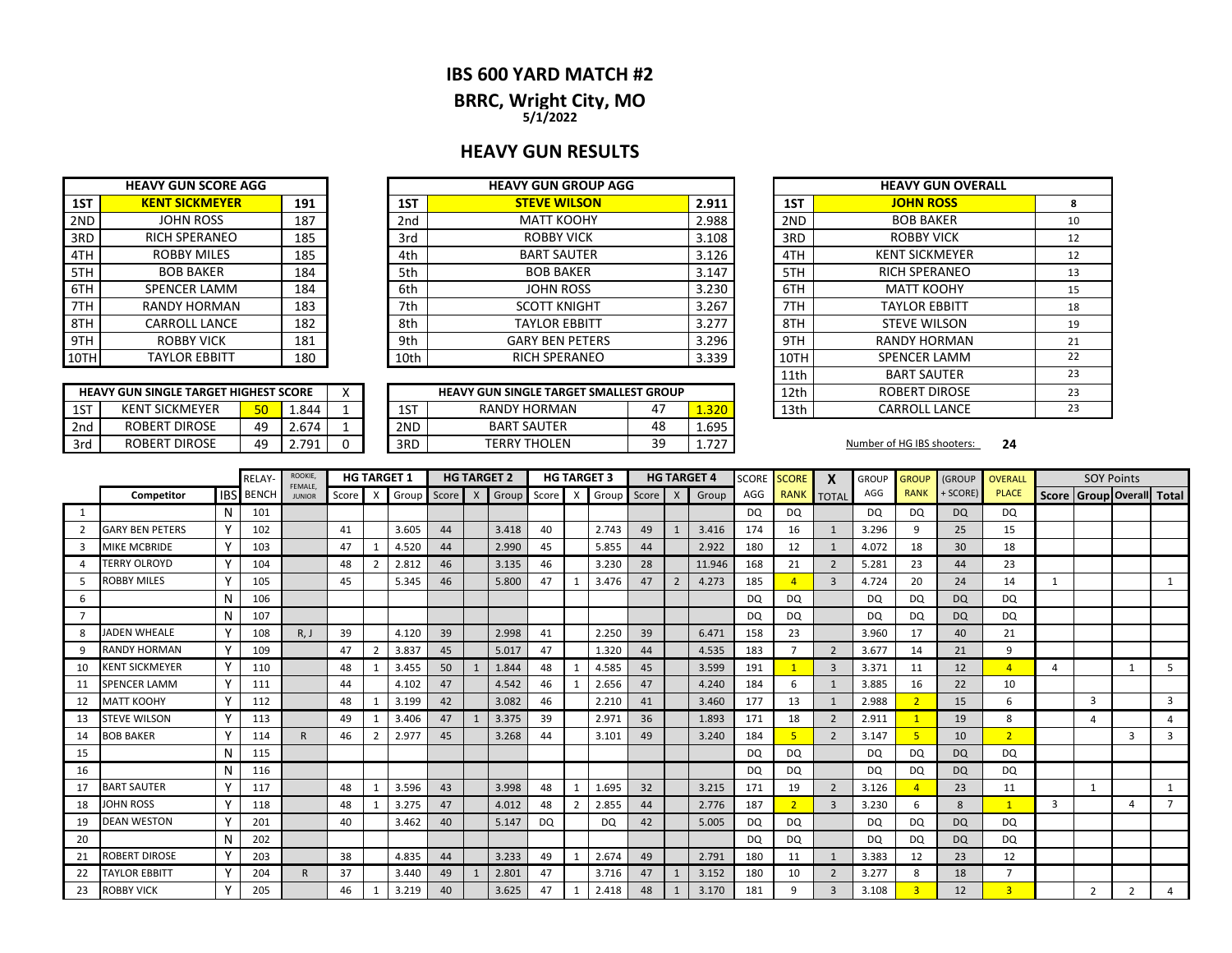|    |                     |              | RELAY-           | ROOKIE,<br>FEMALE, |    | <b>HG TARGET 1</b> |    | <b>HG TARGET 2</b>          |    | <b>HG TARGET 3</b> |    | <b>HG TARGET 4</b>          |     | <b>SCORE SCORE</b> | <b>GROUP</b> |             | <b>GROUP GROUP OVERALL</b> |              |                           | <b>SOY Points</b> |  |
|----|---------------------|--------------|------------------|--------------------|----|--------------------|----|-----------------------------|----|--------------------|----|-----------------------------|-----|--------------------|--------------|-------------|----------------------------|--------------|---------------------------|-------------------|--|
|    | Competitor          |              | <b>IBS BENCH</b> | <b>JUNIOR</b>      |    |                    |    | Score X Group Score X Group |    |                    |    | Score X Group Score X Group | AGG | RANK TOTAL         | AGG          | <b>RANK</b> | $+$ SCORE)                 | <b>PLACE</b> | Score Group Overall Total |                   |  |
| 24 | CARROLL LANCE       | v            | 206              |                    | 44 | 3.641              | 43 | 4.693                       | 48 | 3.175              | 47 | 3.537                       | 182 |                    | 3.762        | 15          | 23                         | 13           |                           |                   |  |
| 25 | RICH SPERANEO       | v            | 207              |                    | 46 | 3.808              | 48 | 2.809                       | 46 | 3.414              | 45 | 3.326                       | 185 |                    | 3.339        | 10          | 13                         | $5 -$        |                           |                   |  |
| 26 | <b>SCOTT KNIGHT</b> | $\mathbf v$  | 208              |                    | 48 | 3.052              | 31 | 3.124                       | 46 | 3.144              | 43 | 3.746                       | 168 | 20                 | 3.267        |             | 27                         | 16           |                           |                   |  |
| 27 |                     | N            | 209              |                    |    |                    |    |                             |    |                    |    |                             | DQ  | DQ                 | DQ           | DQ          | DQ                         | DQ           |                           |                   |  |
| 28 |                     |              | 210              |                    |    |                    |    |                             |    |                    |    |                             | DQ  | DQ                 | DQ           | DQ.         | <b>DQ</b>                  | DQ           |                           |                   |  |
| 29 |                     |              | 211              |                    |    |                    |    |                             |    |                    |    |                             | DQ  | DQ                 | <b>DQ</b>    | DQ          | <b>DQ</b>                  | DQ           |                           |                   |  |
| 30 |                     | N            | 212              |                    |    |                    |    |                             |    |                    |    |                             | DQ  | DQ                 | DQ           | DQ          | DQ                         | DQ           |                           |                   |  |
| 31 |                     | N            | 213              |                    |    |                    |    |                             |    |                    |    |                             | DQ  | DQ                 | DQ           | <b>DQ</b>   | DQ                         | DQ           |                           |                   |  |
| 32 | <b>BOBBY CAGLE</b>  | $\mathbf{v}$ | 214              |                    | 44 | 4.195              | 45 | 2.402                       | 43 | 4.084              | 43 | 3.746                       | 175 | -15                | 3.607        | 13          | 28                         | 17           |                           |                   |  |
| 33 | <b>BILL DREWELL</b> | $\mathbf v$  | 215              |                    | 39 | 6.562              | 42 | 4.998                       | 42 | 4.110              | 42 | 4.889                       | 165 | 22                 | 5.140        | 22          | 44                         | 22           |                           |                   |  |
| 34 | <b>TERRY THOLEN</b> | $\mathbf v$  | 216              |                    | 42 | 7.009              | 45 | 4.034                       | 39 | 1.727              | 46 | 4.680                       | 172 | 17                 | 4.363        | 19          | 36                         | 20           |                           |                   |  |
| 35 | <b>OWEN REID</b>    |              | 217              |                    | 43 | 4.970              | 43 | 6.253                       | 46 | 4.000              | 45 | 4.086                       | 177 | 14                 | 4.827        | 21          | 35                         | 19           |                           |                   |  |
| 36 |                     |              | 218              |                    |    |                    |    |                             |    |                    |    |                             | DQ  | DQ                 | DQ           | DQ          | DQ                         | DQ           |                           |                   |  |
| 37 |                     |              | 301              |                    |    |                    |    |                             |    |                    |    |                             | DQ  | DO.                | DQ           | DQ          | DQ                         | <b>DQ</b>    |                           |                   |  |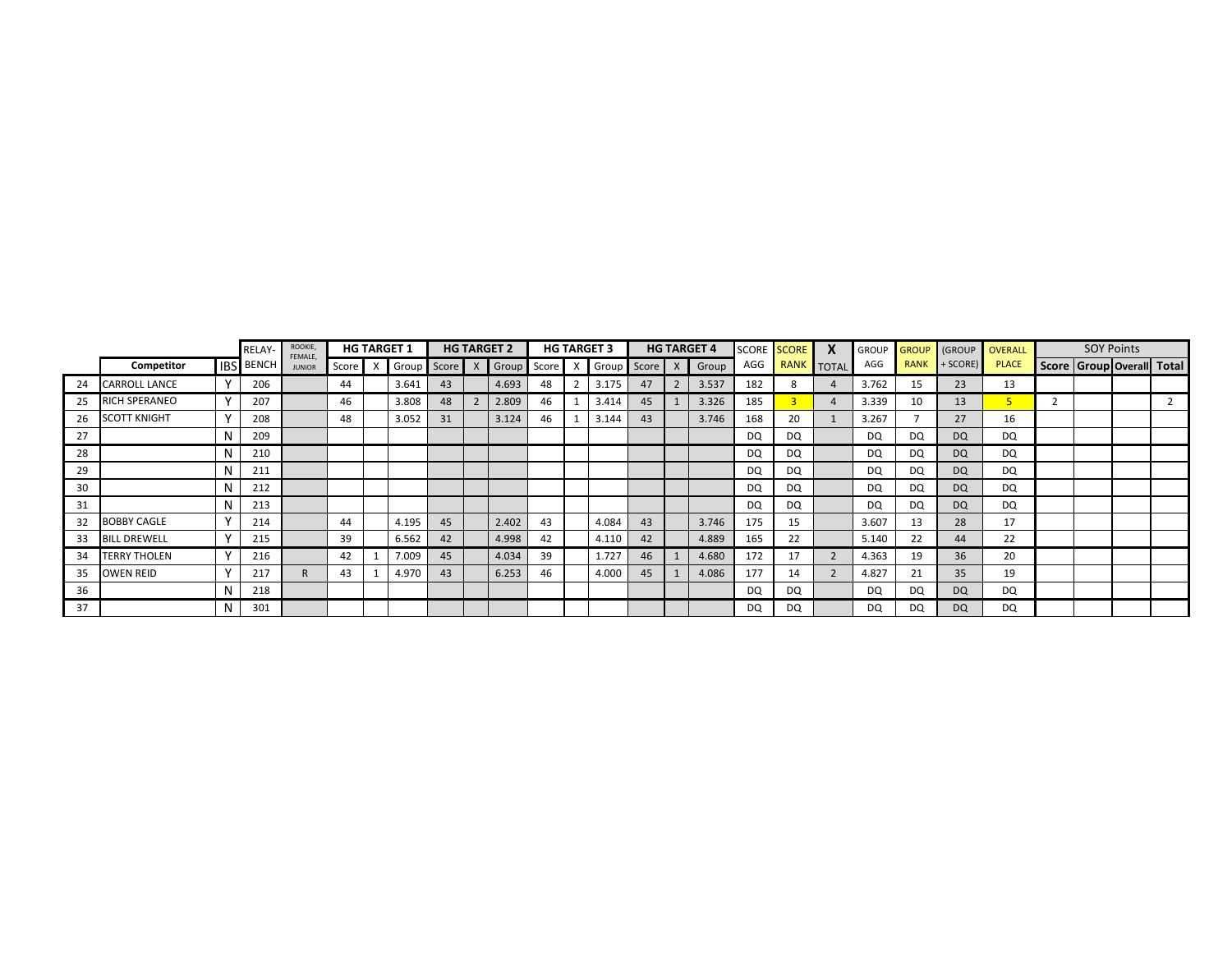# **BRRC, Wright City, MO Light Gun Equipment List 5/1/2022**

|                | Competitor             |     | Caliber                  | Action        | Barrel          | Stock               | Scope                                  | Powder       | <b>Bullet</b>      | Gunsmith              |
|----------------|------------------------|-----|--------------------------|---------------|-----------------|---------------------|----------------------------------------|--------------|--------------------|-----------------------|
| 1              | <b>BOBBY CAGLE</b>     | LG  | 6MM                      | <b>BAT</b>    | <b>KREIGER</b>  | <b>TRACKER</b>      | NIGHTFORCE 12-42                       | VARGET       | BERGER 105         | <b>DJ JONES</b>       |
| $\overline{2}$ | <b>BOB BAKER</b>       | LG  | 6BR                      | <b>BAT</b>    | <b>KREIGER</b>  | <b>TRACKER</b>      | NIGHTFORCE 15-55                       | VARGET       | BERGER 108         | <b>SELF</b>           |
| 3              | <b>STEVE WILSON</b>    |     | LG 6MM HAMMER            | <b>BAT</b>    | LEDERER         | <b>PRT</b>          | NIGHTFORCE 12-42                       |              | HAMMER 103         | <b>HORMAN</b>         |
| 4              | <b>SPENCER LAMM</b>    | LG  | <b>6MM DASHER</b>        | <b>BAT</b>    | <b>KREIGER</b>  | KB                  | NIGHTFORCE 12-42                       |              | <b>VAPOR TRAIL</b> | S LAMM                |
| 5              | <b>DEAN WESTON</b>     | LG. | 6 BRA                    | <b>BAT</b>    | <b>KREIGER</b>  | <b>WHEELER LRB</b>  | <b>VORTEX GE</b>                       | <b>PROV</b>  | <b>BART 105</b>    | <b>WHEELER</b>        |
| 6              | <b>TERRY THOLEN</b>    | LG  | 6MM                      | <b>BAT</b>    | <b>KREIGER</b>  | <b>LRB</b>          | NIGHTFORCE 15-55                       | 4895         | <b>BART 105</b>    | <b>JAY CUTRIGHT</b>   |
|                | <b>ROBBY MILES</b>     | LG  | 6BR                      | <b>BAT</b>    | <b>HAWKHILL</b> | ST1000              | NIGHTFORCE 15-55                       | VARGET       | <b>BART 103</b>    | DQ GUNWORKS           |
| 8              | <b>TAYLOR EBBITT</b>   | LG  | 6MM                      | <b>BAT</b>    | <b>HAWKHILL</b> | ST1000              | NIGHTFORCE 15-55                       | VARGET       | <b>BART</b>        | DQ GUNWORKS           |
| 9              | <b>OWEN REID</b>       | LG  | 6MM                      | <b>BAT</b>    | <b>BRUX</b>     | <b>WOOD</b>         | NIGHTFORCE 15-55                       | VARGET       | <b>BART 103</b>    | DQ GUNWORKS           |
| 10             | <b>ROBBY VICK</b>      | LG. | 6 BRAI                   | <b>BAT</b>    | <b>BARTLEIN</b> | <b>LRB</b>          | <b>KAHLES</b>                          | H4895        | <b>BART</b>        |                       |
| 11             | <b>RANDY HORMAN</b>    | LG  | <b>6MM HAMMER</b>        | <b>BAT</b>    | LEDERER         | <b>LRB</b>          | NIGHTFORCE 12-42                       | VARGET       | <b>BART 103</b>    | <b>SELF</b>           |
| 12             | <b>TERRY OLROYD</b>    | LG  | 6 BRA                    | <b>BAT</b>    | <b>KREIGER</b>  | ST1000              | NIGHTFORCE 15-55                       | H4895        | <b>VBART 103</b>   | SPERANEO              |
| 13             | <b>BILL DREWELL</b>    | LG  | <b>NA</b>                | <b>NA</b>     | <b>NA</b>       | <b>NA</b>           | <b>NA</b>                              | <b>NA</b>    | <b>NA</b>          | <b>NA</b>             |
| 14             | <b>JADEN WHEALE</b>    | LG  | 6MM                      | <b>BAT</b>    | <b>HAWKHILL</b> |                     | <b>CHARLIE SIEBERTNIGHTFORCE 12-42</b> | VARGET       | VT 103             | <b>BUTCH HONGISTO</b> |
| 15             | <b>SCOTT KNIGHT</b>    | LG  | 6MM                      | <b>BAT</b>    | LEDERER         | PRT                 | NIGHTFORCE 12-42                       | VARGET       | <b>BART 103</b>    | <b>HORMAN</b>         |
| 16             | <b>KENT SICKMEYER</b>  | LG  | 6BR                      | <b>BAT</b>    | <b>KREIGER</b>  | <b>TRACKER</b>      | NIGHTFORCE 15-55                       | VARGET       | BERGER 103         | <b>TOM POTTER</b>     |
| 17             | <b>RICH SPERANEO</b>   | LG  | 6 BRA                    | <b>BAT</b>    | <b>KREIGER</b>  | <b>MCMILLAN LRB</b> | <b>VORTEX GE</b>                       | H4895        | <b>BART 105</b>    | <b>SELF</b>           |
| 18             | <b>CARROLL LANCE</b>   | LG  | <b>6 DASHER</b>          | <b>BAT</b>    | <b>KREIGER</b>  | <b>LRB</b>          | NIGHTFORCE 15-55                       | VARGET       | <b>VT 103</b>      | <b>JAY CUTRIGHT</b>   |
| 19             | <b>GARY BEN PETERS</b> | LG. | 6 BRA                    | <b>PANDA</b>  | <b>BRUX</b>     | ST1000              | Mar-60                                 | VARGET       | 103                | <b>SELF</b>           |
| 20             | <b>MATT KOOHY</b>      | LG  | <b>6 DASHER</b>          | <b>BAT</b>    | <b>KREIGER</b>  | ST1000              | NIGHTFORCE 15-55                       | <b>RL-15</b> | VT 103             | <b>BIGELOW</b>        |
| 21             | <b>MIKE MCBRIDE</b>    | LG  | 6 BRA                    | <b>BORDEN</b> | <b>BRUX</b>     | <b>PRT</b>          | <b>MARCH 40-60</b>                     | 4895         | VT 103             | <b>HILGEDICK</b>      |
| 22             | <b>ROBERT DIROSE</b>   | LG. | 6 BRA                    | <b>BAT</b>    | <b>KREIGER</b>  | <b>LRB</b>          | NIGHTFORCE 10-55                       | H4895        | <b>BART 105</b>    | <b>WHEELER</b>        |
| 23             | <b>JOHN ROSS</b>       |     | LG 6MM HAMMERGOLDEN BEAR |               | LEDERER         | WHEELER             | NIGHTFORCE 15-55                       | VARGET       | <b>BART 103</b>    | <b>HORMAN</b>         |
| 24             | <b>BART SAUTER</b>     | LG  | <b>6MM HAMMER</b>        | <b>BAT</b>    | <b>HAWKHILL</b> | <b>SCARBROUGH</b>   | VALDADA                                | H4895        | HAMMER 105         | <b>DO GUNWORKS</b>    |
| 25             |                        | LG  |                          |               |                 |                     |                                        |              |                    |                       |